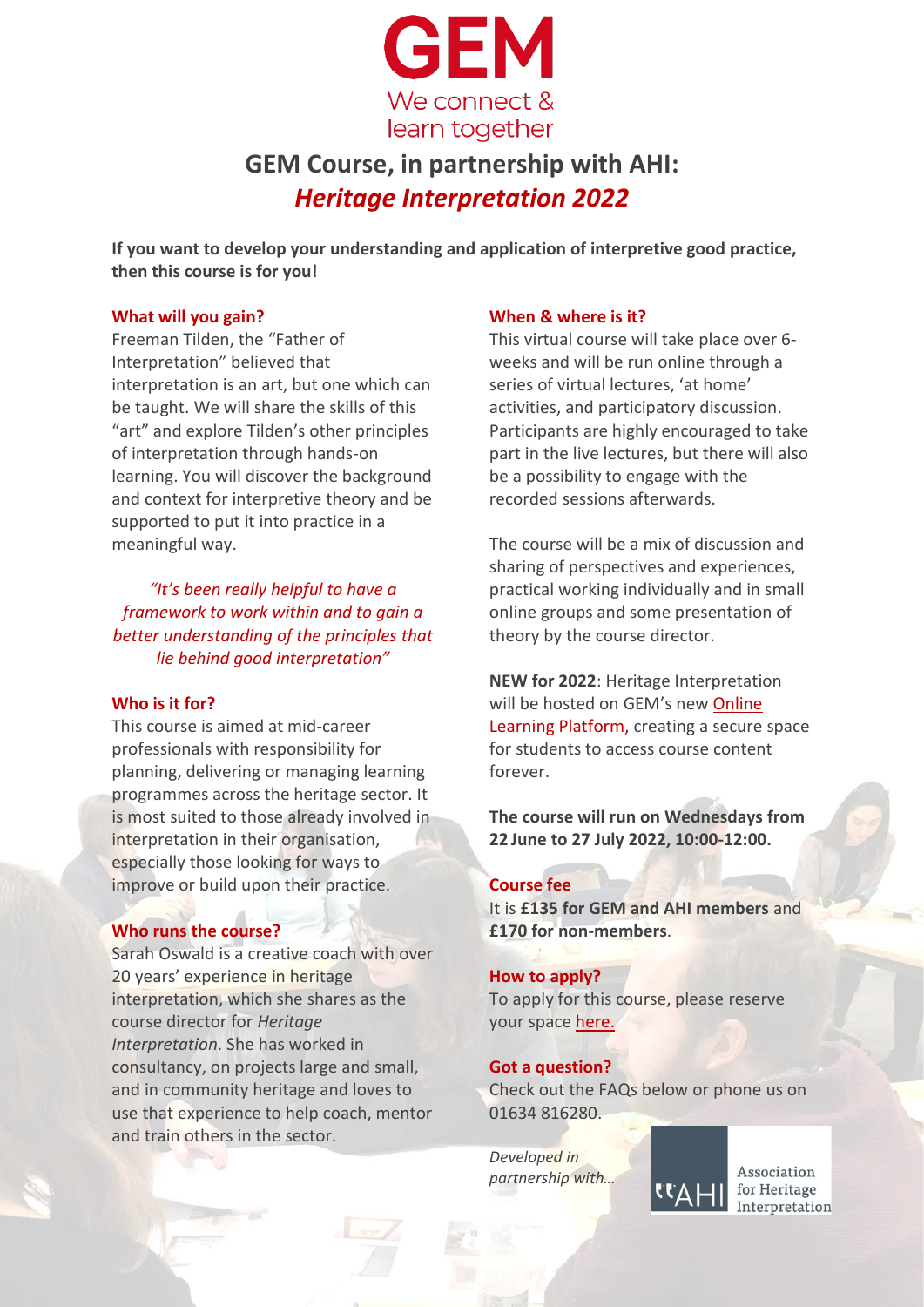## **FAQs**

- ➢ [What are GEM's courses?](#page-1-0)
- $\triangleright$  Who is the course for?
- $\triangleright$  [What are the benefits and what will I gain?](#page-1-1)
- $\triangleright$  [When & where is the course](#page-2-0) taking place?
- ➢ [Who runs the course?](#page-2-1)
- $\triangleright$  [How many participants will be on the course?](#page-2-2)
- ➢ [Course fee?](#page-2-3)
- $\triangleright$  [How to apply?](#page-2-4)
- ➢ [Got a question?](#page-3-0)

### <span id="page-1-0"></span>**How was Heritage Interpretation developed?**

*Heritage Interpretation* was developed in partnership with the Association for Heritage Interpretation (AHI). It was developed in line with GEM's core competencies, which were produced in 2015 through consultation with experts in the sector, and the AHI core competencies, which were produced as part of the InHerit project working across Europe.

### **Who is the course for?**

If you want to develop your understanding and application of interpretive good practice, then this course is for you. This course is aimed at mid-career professionals with responsibility for planning, delivering or managing learning programmes across the museums and heritage sector. It is most suited to those already involved in interpretation in their organisation, especially those looking for ways to improve or build upon their practice.

### <span id="page-1-1"></span>**What are the benefits and what will I gain?**

Heritage Interpretation will provide practitioners who already have some knowledge or experience of interpretation with the opportunity to develop their understanding and application of interpretive good practice. Participants will share skills and explore the principles of interpretation through hands-on learning. The course will explore the background and context for interpretive theory and support participants in putting it into practice in a meaningful way. During the course participants will have the opportunity to:

- Work in small, passionate peer groups to apply theory in practice.
- Develop understanding and skills using virtual museum tools.
- Network and work with others at a similar stage in their careers.
- Explore virtual learning and digital networking skills.
- Evidence professional development against GEM and AHI's competencies.
- Have some fun with practical applications of theory.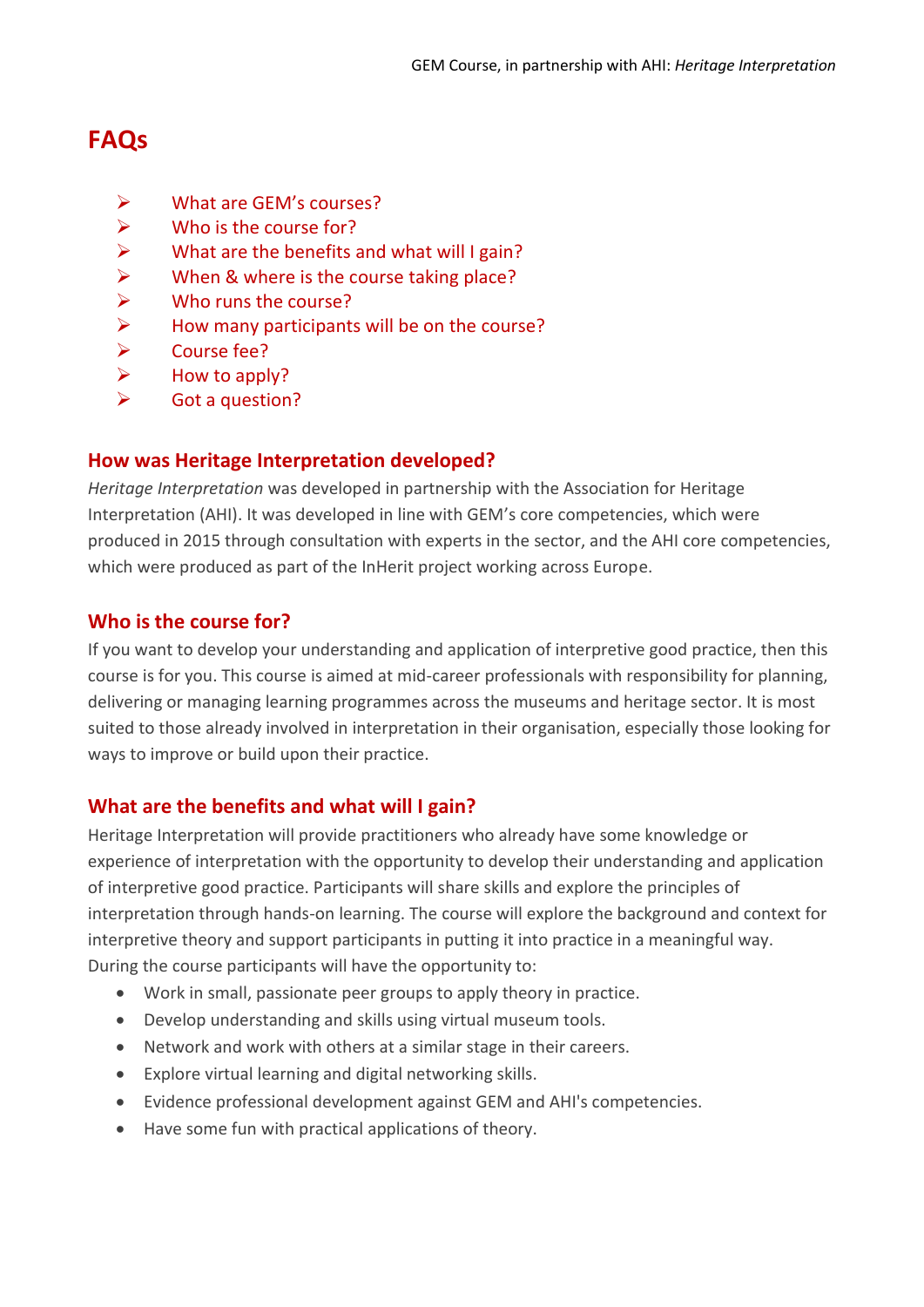By the end of the course participants will:

- Have an understanding of how to prepare an interpretive plan.
- Appreciate and be able to apply the theory that underpins interpretation.
- Have produced an interpretive plan.
- Upon completion, participants will be awarded a certificate of achievement.

### <span id="page-2-0"></span>**When & where is the course taking place?**

This virtual course will take place over 6-weeks and will be run online through a series of virtual lectures, 'at home' activities, and participatory discussion. Participants are highly encouraged to take part in the live lectures, but there will also be a possibility to engage with the recorded sessions afterwards. The course will be a mix of discussion and sharing of perspectives and experiences, practical working individually and in small online groups and some presentation of theory by the course director. This will include:

- A pre-workshop activity and online conversation before the workshop.
- 6 weeks of virtual lectures with live and recorded options.
- A post-workshop activity and online conversations.
- An assessed piece of work to show that you have achieved the competencies

### <span id="page-2-1"></span>**Who runs the course?**

Sarah Oswald is a creative coach with over 20 years' experience in heritage interpretation, which she shares as the course director for *Heritage Interpretation*. She has worked in consultancy, on projects large and small, and in community heritage and loves to use that experience to help coach, mentor and train others in the sector. Sarah is director of The Authentic Spark; providing coaching, training, facilitation and interpretive scripting in the heritage sector. She works to help people find their "spark" of creativity.

### <span id="page-2-2"></span>**How many participants will be on the course?**

The course is for a minimum of 10 and a maximum of 25 participants. Places are limited so that each participant may benefit from personal guidance of the course director.

*Please note, we would normally not run the course if there are fewer than 10 participants who book, in the event of a course cancellation all paid bookings will be entitled to full refunds.* 

### <span id="page-2-3"></span>**Course fee?**

The course fee is £135 for GEM and AHI members , and £170 for non-members. *The course fee must be paid in full at least one week before the course begins.* 

### <span id="page-2-4"></span>**How to apply?**

To apply for this course please visit GEM's Online L[earning Platform.](courses.gem.org.uk/p/heritage-interpretation)